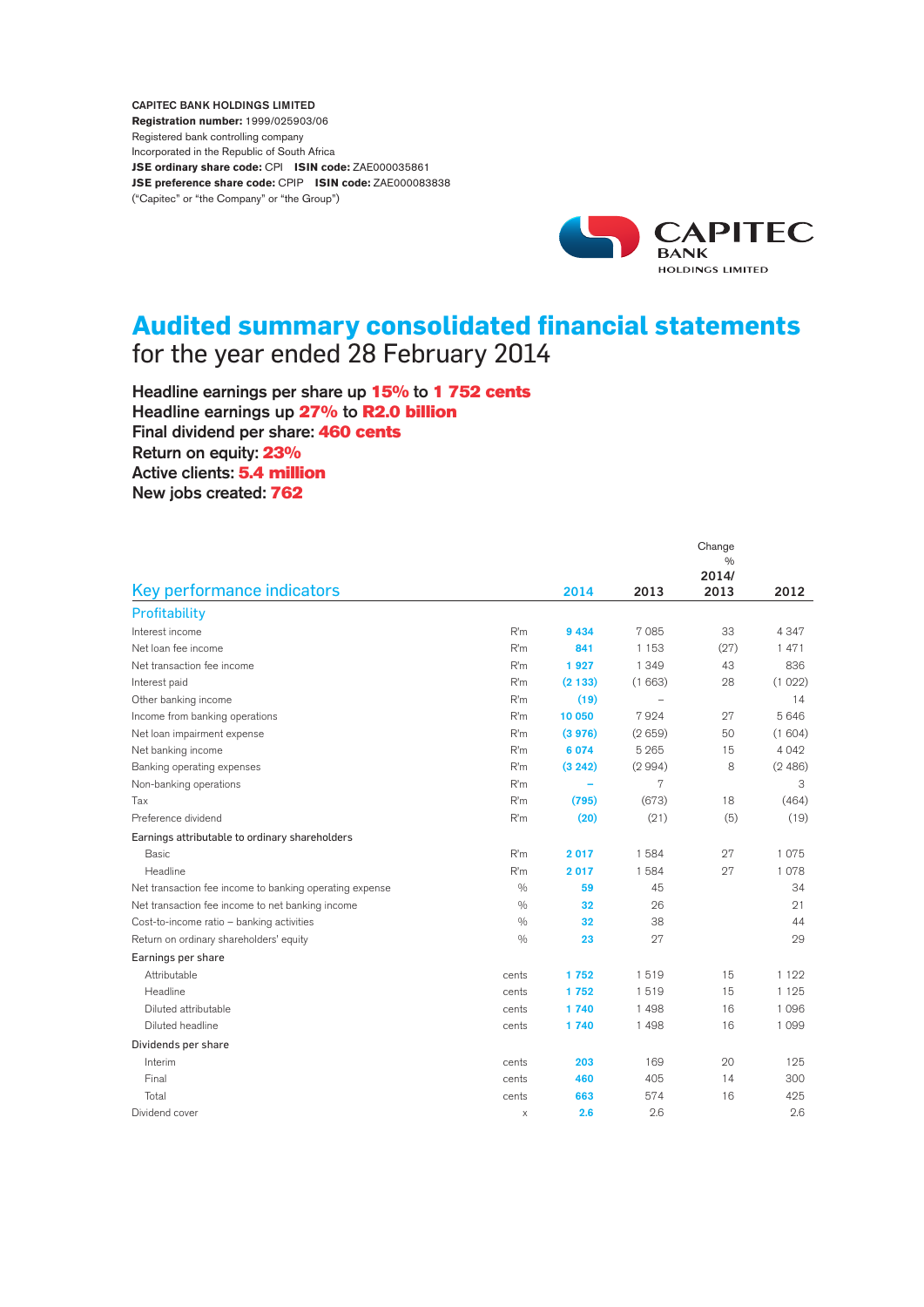|                                                                       |               | Change<br>$\frac{0}{0}$ |         |              |         |
|-----------------------------------------------------------------------|---------------|-------------------------|---------|--------------|---------|
|                                                                       |               |                         |         | 2014/        |         |
| Key performance indicators (continued)                                |               | 2014                    | 2013    | 2013         | 2012    |
| <b>Assets</b>                                                         |               |                         |         |              |         |
| Net loans and advances                                                | R'm           | 30 053                  | 27935   | 8            | 16863   |
| Cash and cash equivalents and other liquid assets                     | R'm           | 14 4 23                 | 9 1 6 6 | 57           | 5750    |
| Other                                                                 | R'm           | 1715                    | 1 2 4 6 | 37           | 1 0 0 9 |
| Total assets                                                          | R'm           | 46 191                  | 38 347  | 20           | 23 622  |
|                                                                       |               |                         |         |              |         |
| <b>Liabilities</b>                                                    |               |                         |         |              |         |
| Deposits                                                              | R'm           | 35 449                  | 29 000  | 22           | 17 692  |
| Other                                                                 | R'm           | 760                     | 834     | (9)          | 744     |
| <b>Total liabilities</b>                                              | R'm           | 36 209                  | 29834   | 21           | 18 4 36 |
| <b>Equity</b>                                                         |               |                         |         |              |         |
| Shareholders' funds                                                   | R'm           | 9982                    | 8513    | 17           | 5 1 8 5 |
|                                                                       | $\frac{0}{0}$ | 39                      | 41      |              | 39      |
| Capital adequacy ratio<br>Net asset value per ordinary share          | cents         | 8433                    | 7212    | 17           | 4962    |
| Share price                                                           | cents         | 18 375                  | 18800   | (2)          | 18500   |
| Market capitalisation                                                 | R'm           | 21 186                  | 21515   | (2)          | 18 367  |
| Number of shares in issue                                             | '000          | 115 298                 | 114 442 | $\mathbf{1}$ | 99 282  |
| Share options                                                         |               |                         |         |              |         |
|                                                                       | '000          | 1503                    | 2 1 7 7 | (31)         | 3 0 8 7 |
| Number outstanding                                                    | $\frac{0}{0}$ | 1.3                     | 1.9     |              | 3.1     |
| Number outstanding to total shares in issue                           | cents         | 9465                    | 6 2 9 4 | 50           | 4 3 5 8 |
| Average strike price<br>Average time to maturity                      | months        | 16                      | 15      | 7            | 16      |
|                                                                       |               |                         |         |              |         |
| <b>Operations</b>                                                     |               |                         |         |              |         |
| <b>Branches</b>                                                       |               | 629                     | 560     | 12           | 507     |
| Employees                                                             |               | 9070                    | 8 3 0 8 | 9            | 7 1 9 4 |
| Active clients                                                        | '000          | 5 3 8 8                 | 4677    | 15           | 3706    |
| <b>ATMs</b>                                                           |               |                         |         |              |         |
| Own                                                                   |               | 744                     | 640     | 16           | 550     |
| Partnership                                                           |               | 2 1 7 4                 | 1914    | 14           | 1526    |
| Total                                                                 |               | 2918                    | 2554    | 14           | 2076    |
| POS devices                                                           |               | 24 329                  | 19955   | 22           | 16 398  |
| Capital expenditure                                                   | R'm           | 549                     | 473     | 16           | 381     |
|                                                                       |               |                         |         |              |         |
| <b>Sales</b>                                                          |               |                         |         |              |         |
| Loans                                                                 |               |                         |         |              |         |
| Value of loans advanced                                               | R'm           | 18 214                  | 25 401  | (28)         | 19 393  |
| Number of loans advanced                                              | '000          | 3 0 3 4                 | 3760    | (19)         | 4648    |
| Average loan amount                                                   | R             | 6 0 0 3                 | 6756    | (11)         | 4 172   |
| Repayments                                                            | R'm           | 21862                   | 19 159  | 14           | 16 173  |
| Gross loans and advances                                              | R'm           | 33 690                  | 30 658  | 10           | 18 40 8 |
| Loans past due (arrears)                                              | R'm           | 2 1 7 4                 | 1777    | 22           | 932     |
| Arrears to gross loans and advances                                   | $\frac{0}{0}$ | 6.5                     | 5.8     |              | 5.1     |
| Arrears and rescheduled arrears <6 months                             | R'm           | 2921                    | 2 4 0 2 | 22           |         |
| Arrears and rescheduled arrears <6 months to gross loans and advances | $\frac{0}{0}$ | 8.7                     | 7.8     |              |         |
| Provision for doubtful debts                                          | R'm           | 3637                    | 2723    | 34           | 1545    |
| Provision for doubtful debts to gross loans and advances              | $\frac{0}{0}$ | 10.8                    | 8.9     |              | 8.4     |
| Arrears coverage ratio                                                | $\frac{0}{0}$ | 167                     | 153     |              | 166     |
| Loan revenue                                                          | R'm           | 9841                    | 7983    | 23           | 5 6 6 0 |
| Loan revenue to average gross loans and advances                      | $\frac{0}{0}$ | 30.6                    | 32.5    |              | 38.6    |
| Gross loan impairment expense                                         | R'm           | 4 4 1 0                 | 2932    | 50           | 1780    |
| Recoveries                                                            | R'm           | 434                     | 273     | 59           | 176     |
| Net loan impairment expense                                           | R'm           | 3976                    | 2659    | 50           | 1 604   |
| Net loan impairment expense to loan revenue                           | $\frac{0}{0}$ | 40.4                    | 33.3    |              | 28.3    |
| Net loan impairment expense to average gross loans and advances       | $\frac{0}{0}$ | 12.4                    | 10.8    |              | 10.9    |
| Deposits                                                              |               |                         |         |              |         |
| Wholesale                                                             | R'm           | 11 663                  | 11 679  |              | 7 1 6 2 |
| Retail call savings                                                   | R'm           | 14 617                  | 10 335  | 41           | 6348    |
| Retail fixed savings                                                  | R'm           | 8984                    | 6844    | 31           | 4015    |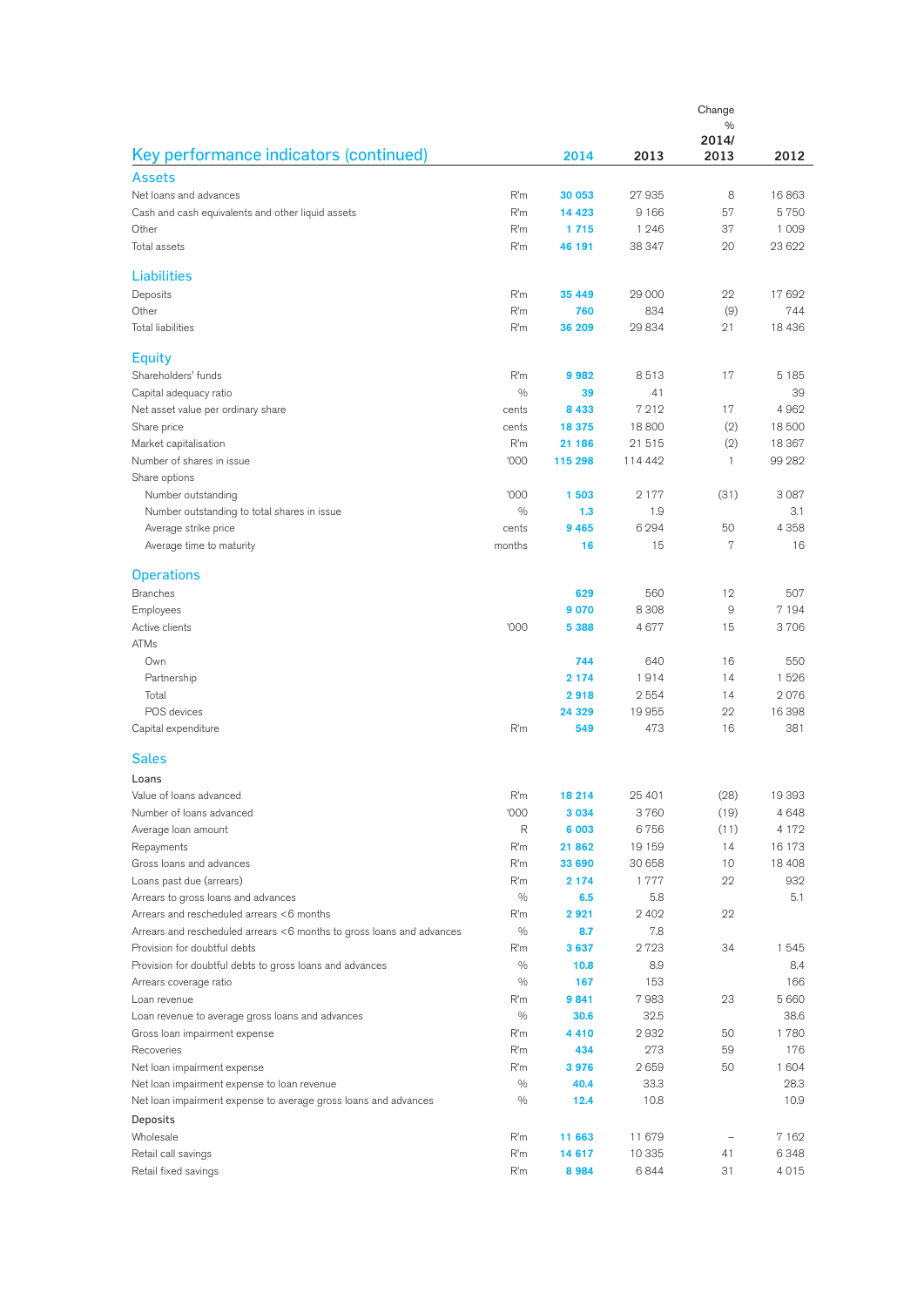### Unaccustomed modesty

After ten years of growing our headline earnings at an exceptional average rate of 49% per year, the growth rate moderated to 27% this year. Earnings grew to R2 017 million. As a result of new share issues, the headline earnings per share growth is lower at 42% for the period 2003 to 2013, and 15% for the year to February 2014.

The results were buoyed by positive transaction banking and good control over costs. Net transaction fee income now covers 59% of operating costs, up from 45% in the previous year. The cost-to-income ratio was down from 38% last year to 32%.

The lending business was tough with new loan sales decreasing and net loan impairment expense increasing.

### Tough year for our lending business

Our unsecured credit business is based on the future ability of salary-earners to repay loans. Credit cycles correlate to the up- and down-turns in the economy and are exacerbated by the fact that many South Africans only gained access to credit in 2007, with the implementation of the National Credit Act.

This year has seen deterioration in the quality of our loan book as reflected in the performance ratios. Our loan impairment expense (bad debts plus provisions less recoveries) increased from R2.7 billion last year to R4 billion this year. The net loan impairment expense to loan revenue increased from 33% in 2013 to 40% this year. The net loan impairment expense to average gross loans and advances increased from 10.8% in 2013 to 12.4% this year.

An increase in arrears and loan impairment expense was foreseen at the launch of our fixed term credit product in May 2012 and the pricing of the product took this into consideration. Loans written in 2012 are however performing worse than expected but on average are still within our original risk appetite. From the early evidence available we can see that the newer loans are performing in line with expectations and our lower risk appetite. This is a result of the actions taken to mitigate the deterioration in book quality.

We significantly tightened our credit criteria. Major rule changes were implemented in November 2012 and June 2013. As a result of these actions, the value of new loans advanced ('loan sales') has declined to R18 billion this year from R25 billion last year.

Tightening our rules means we approve fewer loans, decrease loan sizes and shorten the repayment terms. During the 2014 financial year we approved 44% of all clients for credit. Of these clients 66% decided to take up our offer and received a loan.

The number of loans sold decreased 19% to 3 034 154 and the average loan size is now smaller at R6 003 (2013: R6 756). The average term for loans sold was 37 months against 48 months previously.

All our loans are priced at a fixed interest rate so that a client's monthly repayment amount will remain the same over the life of the loan. During the year we increased our pricing formula by 2% per year for new loans, to provide for the current greater repayment uncertainty. Our average pricing remains below that of our competitors.

The lack of maturity in the credit market means that we as lenders cannot place excessive reliance on historical data although this is the basis of credit granting and provisioning. Many borrowers have never managed significant credit over an extended period and this adds to repayment uncertainty. For these reasons we have consistently supplemented our provisioning models with additional provisions based on management's insight into our clients' behaviour, even when such behaviour had not yet manifested itself statistically. These supplements now turn out to have been necessary and prudent.

Our provisioning model remains conservative. When we make a new loan, we provide 7% on average against the value of the loan. When a single loan payment is missed, we classify all the client's loan balances as in arrears and provide 46% against the total balance. At the end of the second and third months the provision is increased to 74% and 88% respectively. After the third payment has been missed, we consider the loan bad and write it off. Our provisions are larger than our loans in arrears at 167% of arrears ('arrears coverage ratio').

When a delinquent client undertakes to resume payment in accordance with a new repayment plan, such a client is reclassified from arrears to current. During the year we created an extra disclosure for such higher-risk clients for the first six months after rehabilitation. Although we have always maintained higher provisions for these higher-risk clients, we increased the extra provisions during this year. At year-end this additional provision amounted to R103 million.

We do not sell retail credit insurance to our clients. We purchase insurance that protects us from credit losses arising in the unfortunate event that a client dies, or where a client is retrenched. We will therefore not be affected by a proposal from the National Credit Regulator to cap insurance premiums.

Our fundamental philosophy is to attract those clients who have choices because they can afford credit and wish to repay it. Access to credit is more than a privilege; its importance is comparable to electricity or garbage removal without which modern life is inconceivable. It is Capitec Bank's mission to provide all responsible South Africans with easy access to affordable credit.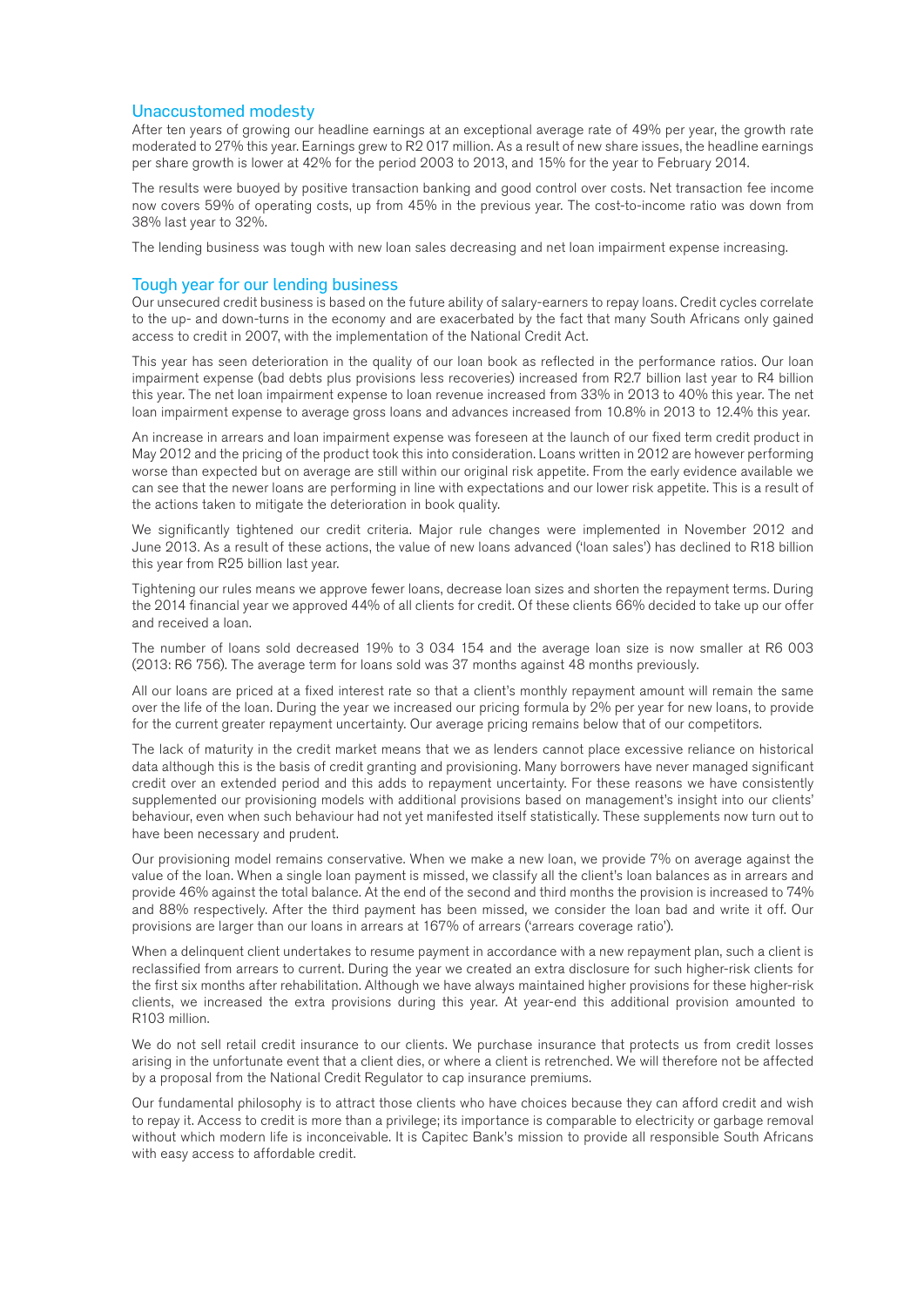### Net transaction fee income up by 43%

Our transactional banking continues its rapid growth. We have 711 000 more active clients than a year ago. Our net transaction fee income grew by 43% and is now approaching R2 billion. We have more clients using more of our services. In the latest independent AMPS survey 12.7% of banking clients indicated that they consider us their primary bank. It is our ambition to continue increasing this market share.

Our client philosophy is to strive for simplicity and transparency, giving clients greater control over their banking. Our fees are transparent and easy to understand. We don't have different packages which confuse clients or which give some clients a better deal than others.

### Enhancing service delivery

We developed and implemented a new front-end banking system during the year. This was a massive and expensive effort, entailing the training of 6 823 employees. As part of this development we introduced 'side-by-side' consulting, a Capitec Bank first, where the client and consultant both face the computer screen. The client is treated as a participant in the process.

Uniquely in banking, all our products are delivered in real-time. New clients who apply and qualify for a loan, receive the funds before they leave the Capitec Bank branch.

Our commitment to client service is not just talk. In the just released 2013 South African customer satisfaction index we obtained the highest overall customer satisfaction rating of all South African banks with a score of 81.5%. In another recent survey by Intellidex, published by the *Business Times*, Capitec was awarded overall bank of the year. This includes best online/mobile banking, best notice/fixed deposits, best savings and transaction accounts.

We opened a record 69 branches this year and now have 629 branches. Our ATM network, including partnership ATMs, increased 14% to 2 918. During the year the bank handled 60 million ATM transactions, processing an average of two transactions per second.

We created 762 new jobs during the year. Total permanent employees at year-end was 9 070 (2013: 8 308). We appointed 1 895 school leavers and 437 people with post matric qualifications during the year. We promoted 925 employees within the organisation.

### Growth of deposits

Our clients receive a minimum of 4.40% interest on small balances in their transaction accounts from where it steps up for value and term invested. Retail deposit funding was R23.6 billion at 28 February 2014, an increase of R6.4 billion on the prior year. No volatility in balances was experienced during the year.

With the strong growth of retail deposits and a moderate demand for funding, we decided not to retain all wholesale deposits as they matured but only competitively priced money. We maintain a healthy reserve of longer dated wholesale deposits to match our assets and liabilities.

Liquid assets increased 57% year on year due to the strong retail deposit growth and slower loan growth, together with the proceeds from the 2012 rights issue.

Capitec maintained a healthy liquidity position, in line with our conservative policy, throughout the year. We exceed the Basel 3 liquidity standards. At the end of the year our net stable funding ratio was 132% (2013: 116%) and our liquidity coverage ratio was 1 689% (2013: 1 534%). Both measures require a 100% minimum.

### **Capital**

Capitec remains well capitalised, with a capital adequacy ratio of 39.0%. Retained earnings are funding the capital needs for current levels of loan growth. There is a small decline in the percentage since last year, due to applying Basel 3 phase-out rules, mainly to subordinated debt. The return on equity remained at the 23% reported at August 2013. It is lower than the 27% reported for 2013, due to the rights issue dilution and weaker credit performance. The total annual dividend increased by 16% from 574 cents per share to 663 cents per share.

### Regulation

The Reserve Bank co-ordinated a banking industry review of ATM and card charges. Changes to ATM charges will be implemented on 1 April 2014 and do not have a material impact on Capitec. Changes to the card fees, including debit card fees, will be made public shortly. The changes will reduce future interchange fees, but continued volume growth will offset this.

The regulation on the removal of adverse credit information and information relating to paid-up judgements was published towards the end of February 2014. Credit bureaux have until 1 April 2014 to remove details relating to adverse credit information and paid-up judgements. (This action was widely misunderstood as being the removal of all of a consumer's negative credit information, which is not the case). Even though Capitec has made preparations, there are some outstanding issues which were raised throughout the credit industry. We are co-operating with all stakeholders to resolve them.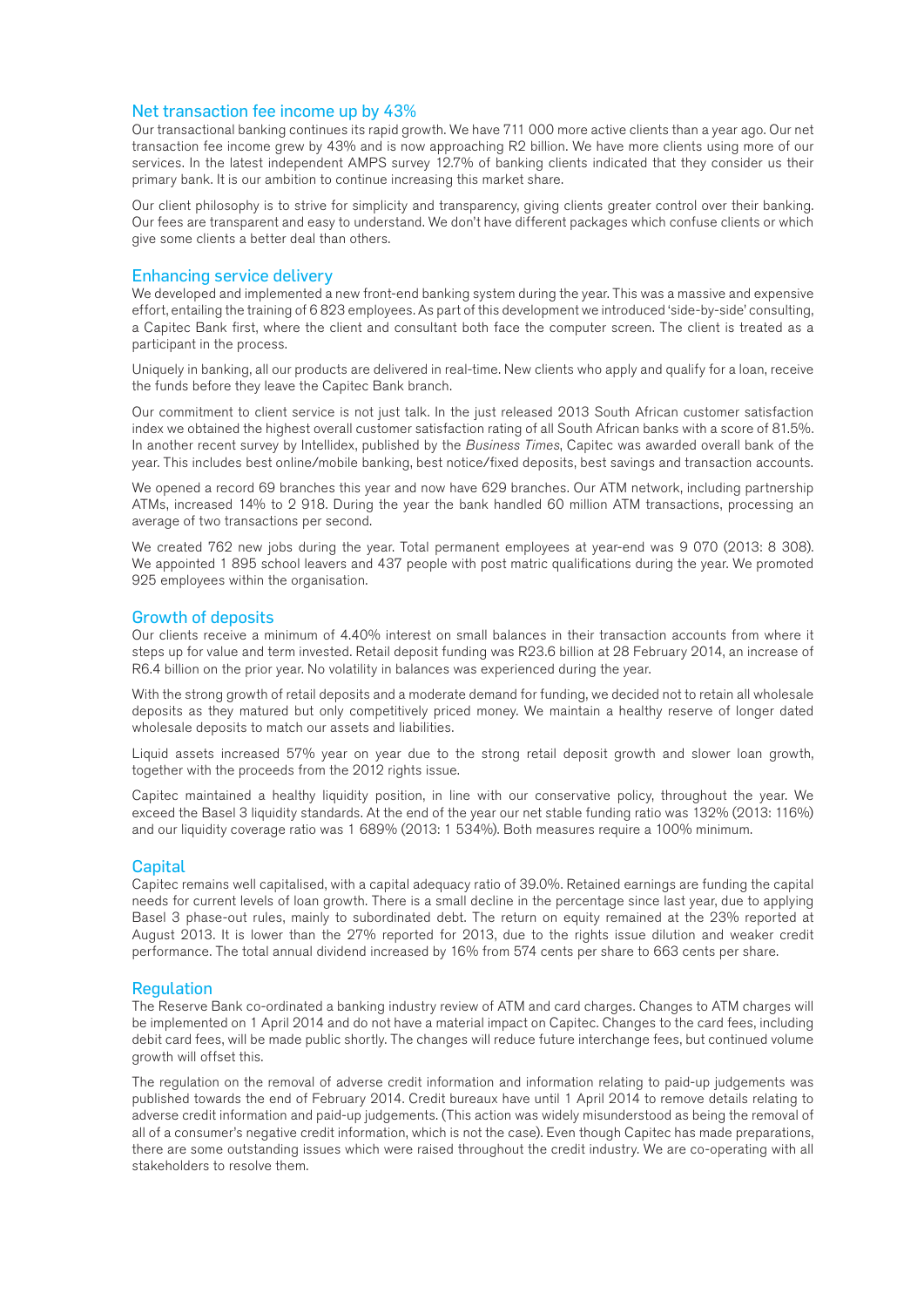We support the National Credit Regulator's efforts to develop industry affordability guidelines. The guidelines should be clear, well defined and simple to implement and police. Hand-in-hand with implementation there should be increased activity to curtail the activities of unregistered or reckless credit providers.

### Contingent liability

In last year's integrated report the board reported that a notice had been received from the National Credit Regulator alleging contraventions of the National Credit Act. The board reported that it had taken legal advice and believed the matter would be resolved satisfactorily through due process. The matter was heard by the National Consumer Tribunal on 13 March 2014 and judgement was reserved. As reported previously, due to uncertainties that currently exist, we are unable to estimate the financial effect of any possible outcome.

### A new chief executive officer

Riaan Stassen, the major driver of Capitec Bank's success, retired at the end of 2013 after he turned 60. He had led the company since its inception and remains a non-executive director.

Gerrie Fourie who succeeded Riaan as CEO on 1 January 2014, was the head of operations since inception. He leads a strong and experienced management team.

### **Prospects**

Our bank is young and we are building a bank to last. Business cycles come and go. We are committed to providing simple, accessible and affordable banking, delivered with personal service. We have not seen a positive turn in the economy yet. In the year ahead the retail credit market will remain tough. We will continue to create value while limiting risk. We see opportunities in transaction banking. Our management team is enthusiastic and will deliver growth in this part of the business.

### **Dividends**

The directors declared a gross final dividend of 460 cents per ordinary share on 24 March 2014 for the year ended 28 February 2014, bringing the total dividends for the year to 663 cents per share. There are 115 297 995 ordinary shares in issue.

The final dividend meets the definition of a dividend in terms of the Income Tax Act (Act 58 of 1962). The dividend amount net of South African dividend tax of 15% is 391 cents per share. The distribution is made from income reserves and no secondary tax on companies (STC) credits were applied against the dividend. Capitec's tax reference number is 9405/376/84/0.

Last day to trade cum dividend **Thursday, 10 April 2014** Thursday, 10 April 2014 Trading ex- dividend commences **Friday, 11 April 2014** Friday, 11 April 2014 Record date **Thursday, 17 April 2014** Payment date **Tuesday, 22 April 2014** 

Share certificates may not be dematerialised or rematerialised between Friday, 11 April 2014, and Thursday, 17 April 2014, both days inclusive.

The chief financial officer's review is available at www.capitecbank.co.za.

On behalf of the board<br> $\bigwedge \bigwedge_{\mathcal{U}} \bigwedge_{\mathcal{U}} \bigwedge_{\mathcal{U}} \bigwedge_{\mathcal{U}} \bigwedge_{\mathcal{U}} \dots$ 

**Michiel le Roux Gerrie Fourie** Stellenbosch 26 March 2014

*Chairman Chief executive officer*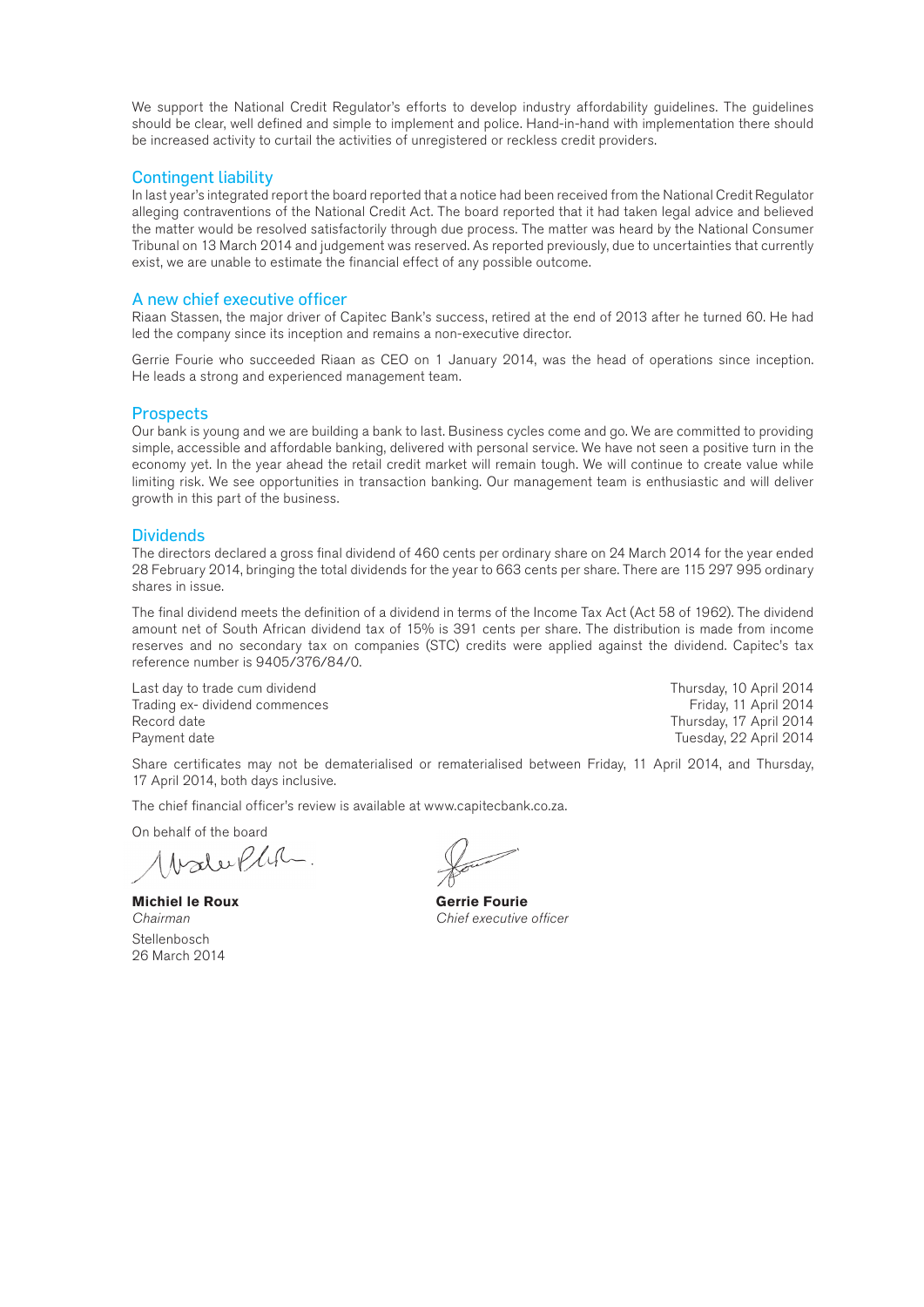|                                                                                        | Audited<br>February | Audited<br>February |
|----------------------------------------------------------------------------------------|---------------------|---------------------|
|                                                                                        | 2014                | 2013                |
| Summary consolidated balance sheet                                                     | <b>R'000</b>        | R'000               |
| Assets                                                                                 |                     |                     |
| Cash, cash equivalents and money market funds                                          | 9665611             | 7 143 092           |
| Investments designated at fair value                                                   | 4757036             | 2022906             |
| Loans and advances to clients                                                          | 30 052 850          | 27 934 854          |
| Other receivables                                                                      | 219 596             | 127 297             |
| Derivative assets                                                                      | 202 816             | 13521               |
| Current income tax assets                                                              | 22 5 29             |                     |
| Interest in associate                                                                  | 1850                | 167                 |
| Property and equipment                                                                 | 855 251             | 697 512             |
| Intangible assets                                                                      | 201 319             | 136 380             |
| Deferred income tax assets                                                             | 212 108             | 270 995             |
| <b>Total assets</b>                                                                    | 46 190 966          | 38 346 724          |
| Liabilities                                                                            |                     |                     |
| Deposits and bonds at amortised cost                                                   | 35 448 678          | 29 000 191          |
| Other liabilities                                                                      | 748 726             | 759 083             |
| Current income tax liabilities                                                         |                     | 46 007              |
| Provisions                                                                             | 11 451              | 28 4 4 9            |
| <b>Total liabilities</b>                                                               | 36 208 855          | 29 833 730          |
| Equity                                                                                 |                     |                     |
| Ordinary share capital and premium                                                     | 5 512 570           | 5 330 710           |
| Cash flow hedge reserve                                                                | 80 865              | (15925)             |
| Retained earnings                                                                      | 4 129 707           | 2939240             |
| Share capital and reserves attributable to ordinary shareholders                       | 9723142             | 8 254 0 25          |
| Non-redeemable, non-cumulative, non-participating preference share capital and premium | 258 969             | 258 969             |
| Total equity                                                                           | 9 982 111           | 8512994             |
| Total equity and liabilities                                                           | 46 190 966          | 38 346 724          |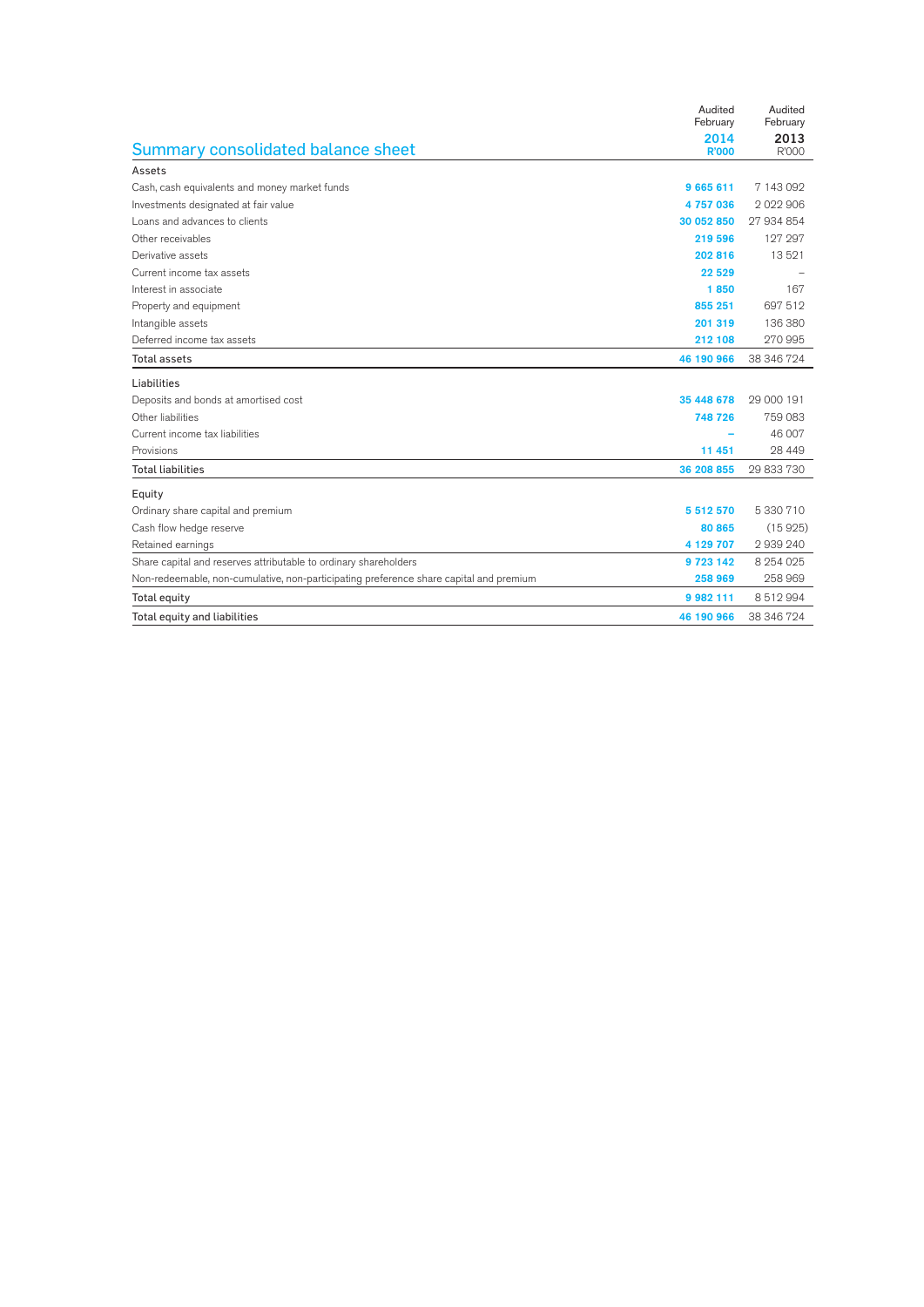|                                                                                 | Audited<br>Year ended<br>February | Audited<br>Year ended<br>February |
|---------------------------------------------------------------------------------|-----------------------------------|-----------------------------------|
|                                                                                 | 2014                              | 2013                              |
| Summary consolidated income statement                                           | <b>R'000</b>                      | R'000                             |
| Interest income                                                                 | 9 432 796                         | 7 084 752                         |
| Interest expense                                                                | (2132718)                         | (1662513)                         |
| Net interest income                                                             | 7 300 078                         | 5 422 239                         |
| Loan fee income                                                                 | 1 306 619                         | 1496009                           |
| Loan fee expense                                                                | (465916)                          | (343 209)                         |
| Transaction fee income                                                          | 2786393                           | 2 100 594                         |
| Transaction fee expense                                                         | (859 523)                         | (751768)                          |
| Net fee income                                                                  | 2767573                           | 2 501 626                         |
| Dividend income                                                                 | 7                                 | 9                                 |
| Net impairment charge on loans and advances to clients                          | (3976170)                         | (2658923)                         |
| Net movement in financial instruments held at fair value through profit or loss | (19083)                           | (298)                             |
| Other income                                                                    | 279                               | 204                               |
| Sales                                                                           |                                   | 248 358                           |
| Cost of sales                                                                   |                                   | (219 480)                         |
| Non-banking income                                                              |                                   | 28 878                            |
| Income from operations                                                          | 6 072 684                         | 5 293 735                         |
| Banking operating expenses                                                      | (3241570)                         | (2994008)                         |
| Non-banking operating expenses                                                  |                                   | (22451)                           |
| Operating profit before tax                                                     | 2 831 114                         | 2 277 276                         |
| Share of profit of associate                                                    | 1683                              | 167                               |
| Income tax expense                                                              | (795 243)                         | (672862)                          |
| Profit for the year                                                             | 2 037 554                         | 1 604 581                         |
| Earnings per share (cents)                                                      |                                   |                                   |
| <b>Basic</b>                                                                    | 1752                              | 1519                              |
| Diluted                                                                         | 1740                              | 1498                              |
|                                                                                 |                                   |                                   |
| Summary consolidated statement of comprehensive income                          |                                   |                                   |
| Profit for the year                                                             | 2 037 554                         | 1 604 581                         |
| Cash flow hedge recognised during the year                                      | 187 644                           | (33 430)                          |
| Cash flow hedge reclassified to profit and loss for the year                    | (53 219)                          | 14 080                            |
| Cash flow hedge before tax                                                      | 134 425                           | (19350)                           |
| Income tax relating to cash flow hedge                                          | (37635)                           | 5345                              |
| Other comprehensive income for the year net of tax                              | 96 790                            | (14005)                           |
| Total comprehensive income for the year                                         | 2 134 344                         | 1 590 576                         |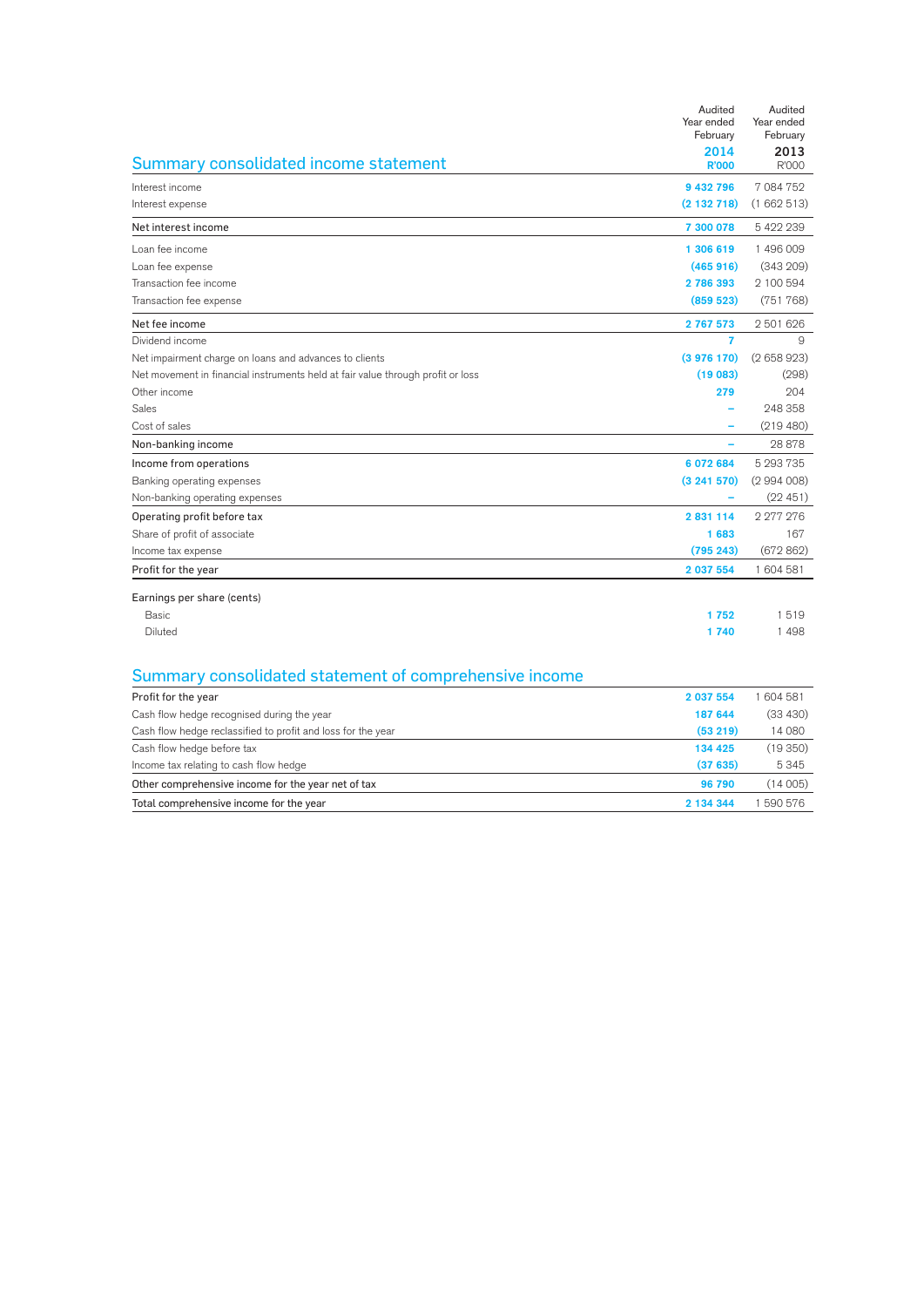|                                                              | Audited<br>Year ended<br>February | Audited<br>Year ended<br>February |
|--------------------------------------------------------------|-----------------------------------|-----------------------------------|
| Reconciliation of attributable earnings to headline earnings | 2014<br><b>R'000</b>              | 2013<br>R'000                     |
| Net profit attributable to equity holders                    | 2 037 554                         | 604 581                           |
| Less preference dividend                                     | (20, 420)                         | (20783)                           |
| Net profit after tax attributable to ordinary shareholders   | 2 017 134                         | 583798                            |
| Non-headline items:                                          |                                   |                                   |
| Loss/(profit) on disposal of property and equipment          | 80                                | (358)                             |
| Income tax charge – property and equipment                   | (23)                              | 100                               |
| Loss on scrapping of intangible assets                       |                                   | 19                                |
| Income tax charge - intangible assets                        |                                   | (5)                               |
| Loss on sale of subsidiary                                   |                                   | 58                                |
| Income tax charge – sale of subsidiary                       |                                   | (16)                              |
| Headline earnings                                            | 2017191                           | 583 596                           |

## Summary consolidated statement of cash flows

| Cash flow from operations                                                                    | 7 339 048 | 2752408   |
|----------------------------------------------------------------------------------------------|-----------|-----------|
| Income taxes paid                                                                            | (829 951) | (578246)  |
| Cash flow from operating activities                                                          | 6 509 097 | 2 174 162 |
| Purchase of property and equipment                                                           | (407 457) | (354706)  |
| Proceeds from disposal of property and equipment                                             | 844       | 4565      |
| Purchase of intangible assets                                                                | (141103)  | (118207)  |
| Acquisition of investments at fair value through profit or loss and money market unit trusts | (5427767) | (272626)  |
| Disposal of investments at fair value through profit or loss and money market unit trusts    | 3 374 769 | 1 199 399 |
| Cash flow from investing activities                                                          | (2600714) | (1995211) |
| Dividends paid                                                                               | (718327)  | (487257)  |
| Ordinary shares issued                                                                       | 181 860   | 2 404 275 |
| Realised loss on settlement of employee share options less participants' contributions       | (149183)  | (206572)  |
| Cash flow from financing activities                                                          | (68565)   | 1710446   |
| Net increase in cash and cash equivalents                                                    | 3 222 733 | 1889397   |
| Cash and cash equivalents at the beginning of the year                                       | 6 440 600 | 4 551 203 |
| Cash and cash equivalents at the end of the year                                             | 9 663 333 | 6440600   |

## Summary consolidated statement of changes in equity

| Equity at the beginning of the year                           | 8512994       | 5 185 350 |
|---------------------------------------------------------------|---------------|-----------|
| Total comprehensive income for the year                       | 2 134 344     | 590 576   |
| Ordinary dividend                                             | (698, 458)    | (467 460) |
| Preference dividend                                           | (20 420)      | (20783)   |
| Employee share option scheme: Value of employee services      | 8 3 9 8       | 9037      |
| Shares issued and acquired for employee share options at cost | (181970)      | (244 422) |
| Proceeds on settlement of employee share options              | 32 787        | 37850     |
| Tax effect on share options                                   | 12 576        | 18571     |
| Shares issued                                                 | 181 970       | 2491915   |
| Share issue expenses                                          | (110)         | (87640)   |
| Equity at the end of the year                                 | 9 9 8 2 1 1 1 | 8512994   |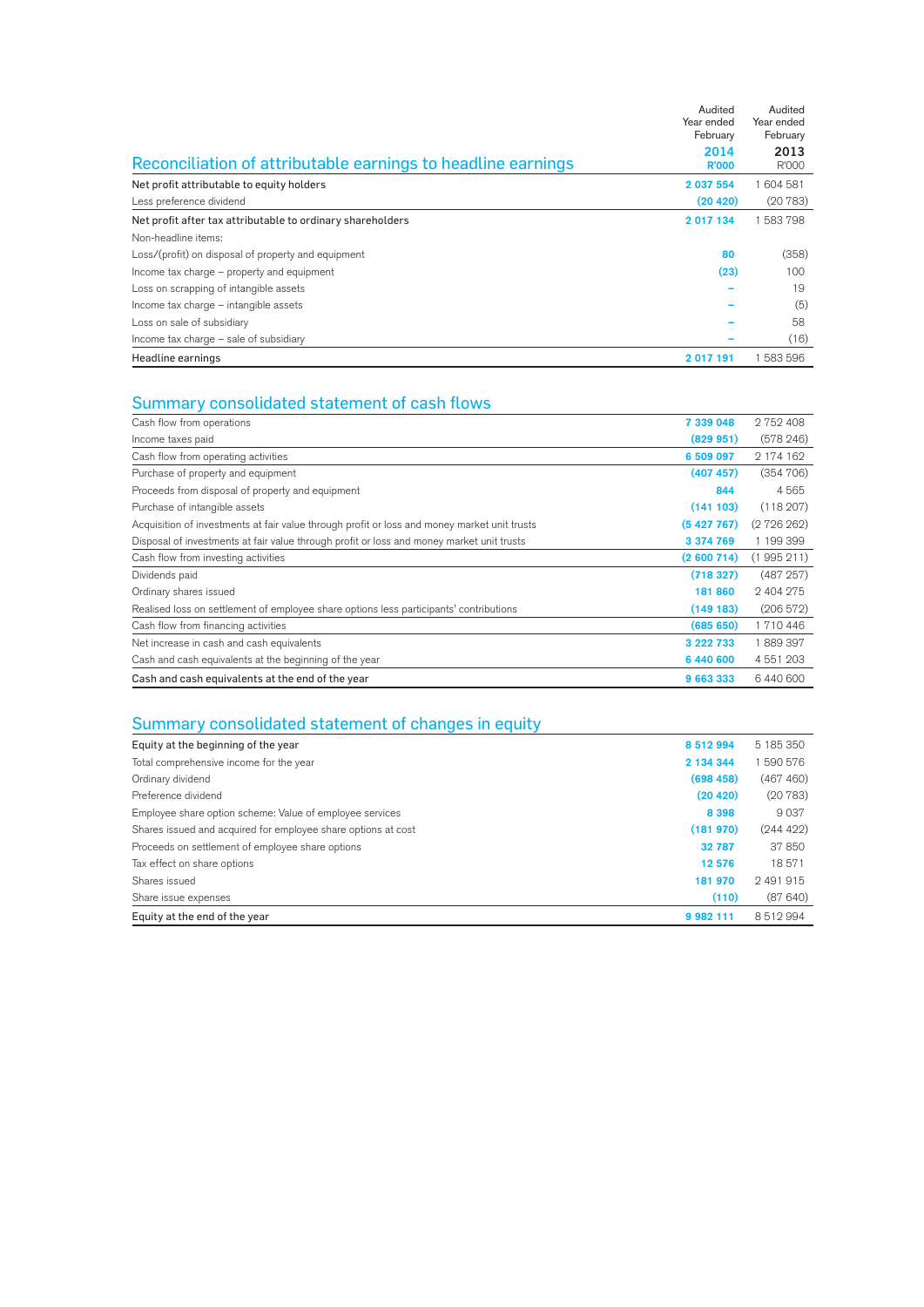|                                                | Audited<br>February  | Audited<br>February |
|------------------------------------------------|----------------------|---------------------|
| <b>COMMITMENTS</b>                             | 2014<br><b>R'000</b> | 2013<br>R'000       |
| Capital commitments approved by the board      |                      |                     |
| Contracted for                                 |                      |                     |
| Property and equipment                         | 26 622               | 42 645              |
| Intangible assets                              | 8 4 5 6              | 13 1 19             |
| Not contracted for                             |                      |                     |
| Property and equipment                         | 397 505              | 524 971             |
| Intangible assets                              | 138 914              | 169 438             |
| Property and other operating lease commitments |                      |                     |
| Future aggregate minimum lease payments        |                      |                     |
| Within one year                                | 257 035              | 208 888             |
| From one to five years                         | 740 229              | 595 037             |
| After five years                               | 215 552              | 170 639             |
| Total future cash flows                        | 1 212 816            | 974 564             |
| Straight-lining accrued                        | (57201)              | (46 432)            |
| Future expenses                                | 1 155 615            | 928 132             |

### Contingent liability

Details relating to the contingent liability are set out in the commentary to the annual results.

### Segment analysis

Retail banking comprises the group's only operating segment as of 2013. The comparative period included the wholesale distribution activities of the subsidiary of which a 47% interest was disposed on 31 January 2013. Transactions between segments were on normal commercial terms and conditions. The remaining 28% interest is accounted for as an associate in the consolidated group annual financial statements.

Retail banking services offered include savings, transacting and consumer loans to individuals.

There are no clients that account for more than 10% of revenue.

The segment information provided to the executive management committee in 2013 for the reportable segments was as follows in the previous year:

|                                                                 | Wholesale  |              | Intra-                   |            |
|-----------------------------------------------------------------|------------|--------------|--------------------------|------------|
|                                                                 | Banking    | distribution | segment                  | Total      |
|                                                                 | R'000      | R'000        | R'000                    | R'000      |
| Year ended February 2013                                        |            |              |                          |            |
| Segment revenue                                                 | 10 681 750 | 248 358      | (182)                    | 10 929 926 |
| Segment earnings after tax                                      | 1 601 253  | 3 3 2 8      |                          | 1 604 581  |
| The following items are included in segment earnings after tax: |            |              |                          |            |
| Interest income                                                 | 7 084 923  | 11           | (182)                    | 7 084 752  |
| Interest expense                                                | (1661743)  | (952)        | 182                      | (1662513)  |
| Net fee income                                                  | 2 501 626  |              | $\overline{\phantom{0}}$ | 2 501 626  |
| Net impairment charge on loans and advances to clients          | (2658445)  | (478)        | -                        | (2658923)  |
| Depreciation                                                    | (195634)   | (474)        | $\overline{\phantom{0}}$ | (196 108)  |
| Amortisation                                                    | (51 070)   |              |                          | (51 070)   |
| Other operating expenses                                        | (2747304)  | (21977)      |                          | (2769281)  |